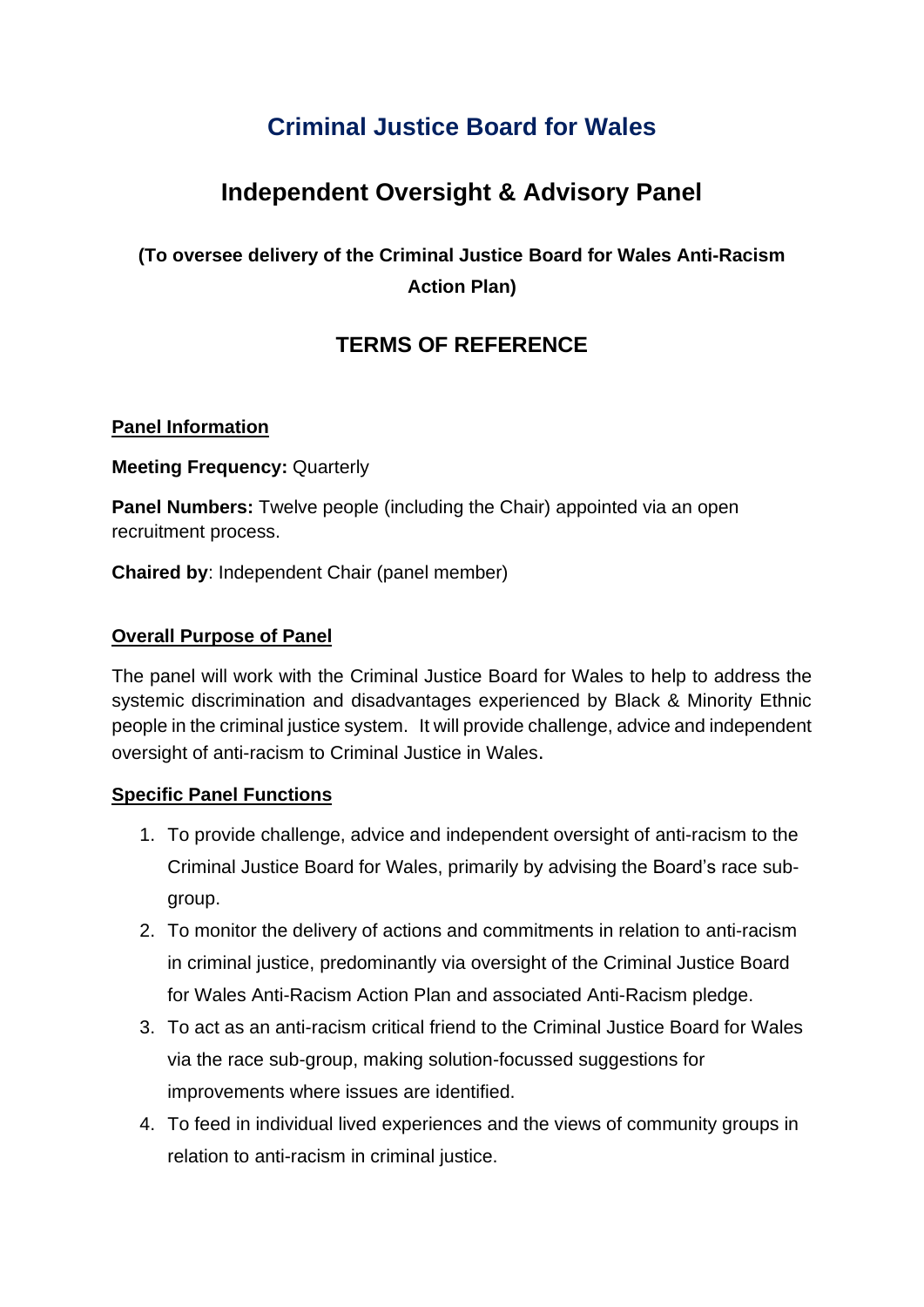- 5. To monitor and review ethnicity data gathered within criminal justice to provide a view on disparities and progress.
- 6. To monitor and review selected policies and procedures in Criminal Justice in Wales, making observations on adverse impacts on race equality.
- 7. To make suggestions and recommendations for improvements and change in relation to anti-racism and racial disparities across criminal justice in Wales.

#### **Panel Member Information**

- 8. Panel members are required to work collaboratively and respectfully with other members of the panel and the Criminal Justice Board for Wales. They must conduct their role in the best interests of the public and with respect for all protected characteristics under the Equality Act 2010.
- 9. Panel members must attend meetings as often as possible and provide apologies in advance if they are unable to attend. Attendance will ordinarily be virtual/online. Where a panel member has not attended for 3 consecutive meetings, they may be asked to stand down dependent on the circumstances.
- 10.Panel members will be paid an hourly rate. This will include time taken to attend meetings and an allocated number of hours per meeting for prereading and preparation. Panel members will only be paid for the meetings they attend.
- 11.Panel members will serve a two-year tenure, with an option to request a further tenure at the end of this period.
- 12.Panel members must submit, upon appointment, a declaration of personal interests, including a declaration that they understand and will abide by the Nolan Principles of Standards in Public Life. They must also sign a confidentiality agreement.
- 13.At each meeting, panel members must declare any actual or potential conflicts of interest, which will be recorded.

#### **Panel Chair Information**

14.The appointed Panel Chair will remain as Chair for a tenure of two years unless they choose to stand down. At the end of the two years, the Chair may wish to put themselves forward for one more term.